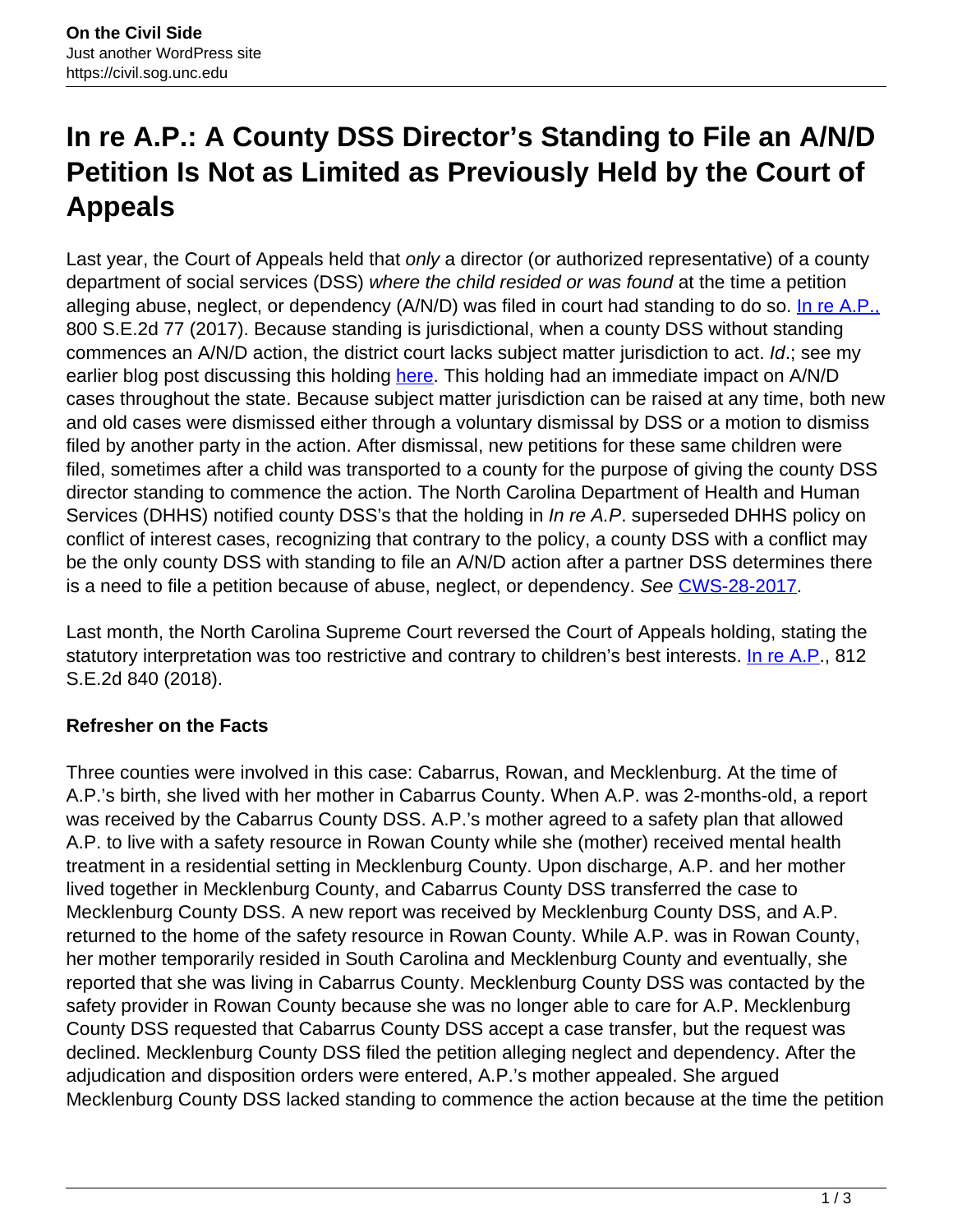was filed, A.P. did not reside in and was not found in Mecklenburg County. The Court of Appeals agreed and vacated the trial court's order. The NC Supreme Court reversed the Court of Appeals decision.

## **A Holistic Statutory Interpretation Is Required**

In its opinion, the NC Supreme Court discussed how to interpret statutory text after stating that the "rigid interpretation of isolated provisions in the Juvenile Code is unsupported by the whole of the statutory text and creates jurisdictional requirements beyond those which the legislature intended to impose." Id. at 843. A court should "...follow the whole-text cannon, which calls on the judicial interpreter to consider the entire text, in view of its structure and of the physical and logical relation of its many parts." Id. at 843 (quoting N.C. Dep't of Transp. V. Mission Battleground Park, DST, 810 S.E.2d 217, 222 (quoting Antonin Scalia & Bryan A. Garner, Reading Law: The Interpretation of Legal Texts 167 (2012))).

The Court of Appeals' application of the definition of director found at G.S. 7B-101(10), which refers to "the county in which the juvenile resides or is found," to the statute that states "only a county director.... may file a petition...." (G.S. 7B-401.1(a); emphasis in opinion) restricts who may file a petition to specific county DSS directors. In looking at the Juvenile Code as a whole, the NC Supreme Court concluded that "…the legislature did not intend to constrain departments of social services this way." In re A.P., 812 S.E.2d at 841.

In its opinion, the NC Supreme Court looked to the introductory language of the definitions statute, G.S. 7B-101, which states the words have the following meaning "unless the context clearly requires otherwise" and concluded the context requires otherwise. (emphasis supplied in opinion). In making its conclusion, the NC Supreme Court looked to

- various provisions in the Juvenile Code that distinguished between "a county director," which refers to directors generally, and "the county director," which refers to a specific county director and cited the language of G.S. 7B-401.1(a), which states "a county director of social services" may file a petition, and
- provisions in the Juvenile Code that suggest a county DSS director may file a petition even though the child is not a resident of that county (see G.S.  $7B-302(a2)$ ,  $-400(b)$ ,  $-402(d)$ ).

In looking at a holistic reading of the applicable statutes, I wonder if the NC Supreme Court could have also examined the issue in the context of the structure of North Carolina's child welfare system by also looking at G.S. Chapter 108A. North Carolina's child welfare system is statesupervised and county administered. See G.S. 108A-14(a), -74. The system consists of 100 counties and DHHS, with DHHS designated as the single state agency responsible for administering or supervising the administration of social services programs, including child welfare services. G.S. 108A-71, -74. The same applicable laws (e.g., the Juvenile Code and the NC Administrative Code) apply to each county and DHHS. North Carolina appellate courts have